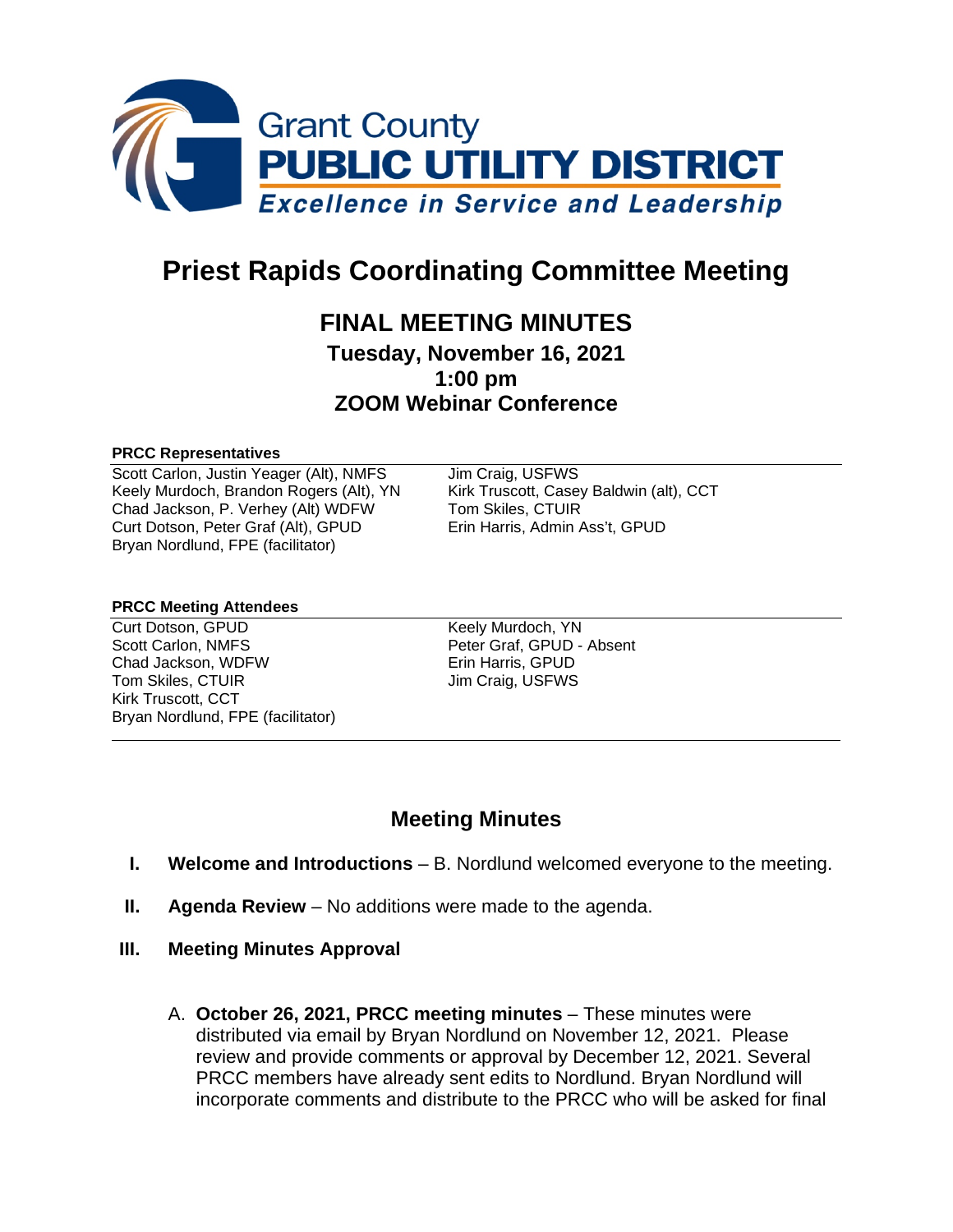approval at the December PRCC meeting. Final approval pending edits updates.

# **IV. Review of Decision Items from October 26, 2021, Meeting**

- 1. NNI Fund proposal Northern Pike Removal 2022 to 2025 (CCT) **Approved** for \$100,000 per year
- 2. NNI proposal PIT Tag Barge (WDFW) **Approved** 1/3 of a cost share, no more than \$81,934.00. J. Craig stated the PRCC committee members want to share with Habitat committee members that the PRCC supports up to 1/3 of the cost in a cost share with Chelan PUD as the information will be useful for other PUD's.
- 3. Non-Native Predator Recruitment Reduction NNI report **Approved** Geoff McMichael to post report to ResearchGate website. K. Murdoch shared with committee members that she has not shared with Geoff McMichael's and she said she will reach out to him via email to share the news. B. Nordlund shared he let G. McMichael know and he hasn't heard back from Geoff. **ACTION**: B. Nordlund will send G. McMichael an email notice of the committee's approval.
- 4. September 28, 2021, PRCC meeting minutes were **Approved**.

# **V. Review of Actions Items from October 26, 2021, Meeting**

- **In progress** Follow-up on Corp/BOR Avian Predation Management
- **Complete and On-Going** Email distribution of PRFF, Habitat and Hatchery SC reports
- **On-Going** K. Murdoch to update committee at November meeting on internal YN status of recording the meetings for accurate minutes.
- **On-Going** E. Harris to accumulate and post all PRCC SOA's on the Grant PUD website by end of 2021, at the latest.

# **VI. 2021 Fish Passage Operations Report**

#### *Adult Fishways*

Bryan Nordlund provided fish counts for Priest Rapids Dam through November 8, 2021:

Spring Chinook – 13,105 adults, 1,447 jacks (complete) Summer Chinook – 49,315 adults, 2,298 jacks (complete) Sockeye – 76,854 (complete) Fall Chinook – 50,629 adults, 2,213 jacks (10's/day still passing) Steelhead – 2,783 adults (10 steelhead since Oct 21) Coho – 47,571 adults, 1,637 jacks (10's/day still passing)

It was asked if there was any update on reasons for fish count discrepancy?

Curt Dotson discussed inhouse issues at Priest Rapids and Wanapum Dam with committee members. Grant PUD has had internal meetings to address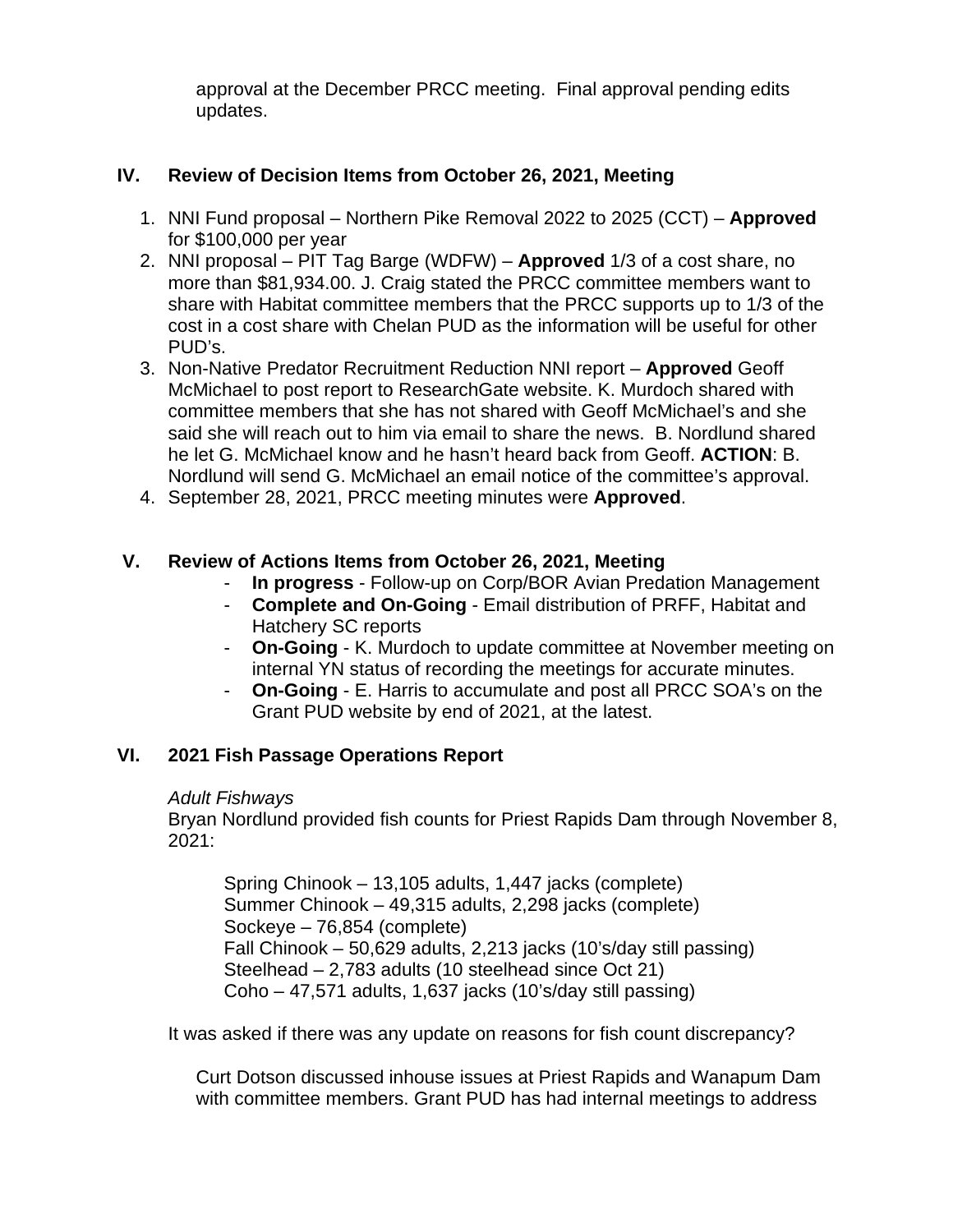possible causes. One concern was inhouse training. Grant PUD has returning veteran fish counters and new staff that go through training at the start of their season, including identifying fish species, processes, and equipment use.

In season, video is recorded for staff to review and count after their work breaks and these counts are added to the previously tabulated counts. As such, there are no estimates with this process.

Some identification of fish may include coding issues with particular fish counters. Staff will investigate this to make sure they are coding the correct fish type.

Curt also mentioned that they are working to ensure good seals around all fishway components leading up to the fish count station. This is part of the annual ladder maintenance and can only be conducted when the ladder is dewatered.

Curt explained how vegetation flowing down the river gets caught on picket leads near the count station and will cause alarms in the control room when water differentials exceed criterion. Staff is required to go out and remove accumulated vegetation when this occurs, because this may deter fish passage through the count station. When limited staff are available and vegetation can't be removed, picket leads are sometimes left open, and fish can bypass the count station. GPUD is working on further training of the operators on limiting open picket leads and documenting this clean-up process.

Chad Jackson requests that an update be provided at future PRCC meeting regarding GPUD's internal discussions including fixes that are proposed. He stated that WDFW has concern because their preseason planning for collecting steelhead broodstock depends heavily on accurate Priest Rapids fish counts. He requests that this update be ongoing until there is a plan for the problem to be resolved. Curt Dotson agreed. Bryan Nordlund added that this and similar topics will be covered under the Fish Passage Operations Report at every PRCC meeting.

Generally, committee members were concerned about inaccurate fish counts and that GPUD needs to work at both Priest Rapids and Wanapum Dams to assure accurate fish counts. This is important for fisheries management in the Upper Columbia River basin. In no way should fish counts at Rock Island Dam be higher than at Wanapum and Priest Rapids Dams.

Concern was raised regarding the possibility that operators leave the picket leads open too and many fish are missed. This could especially be true with sockeye, since they seem to delay as a group, then burst through when the reason for their delay is removed. A process to record picket lead open time opening and closings was suggested, but a method to extrapolate these open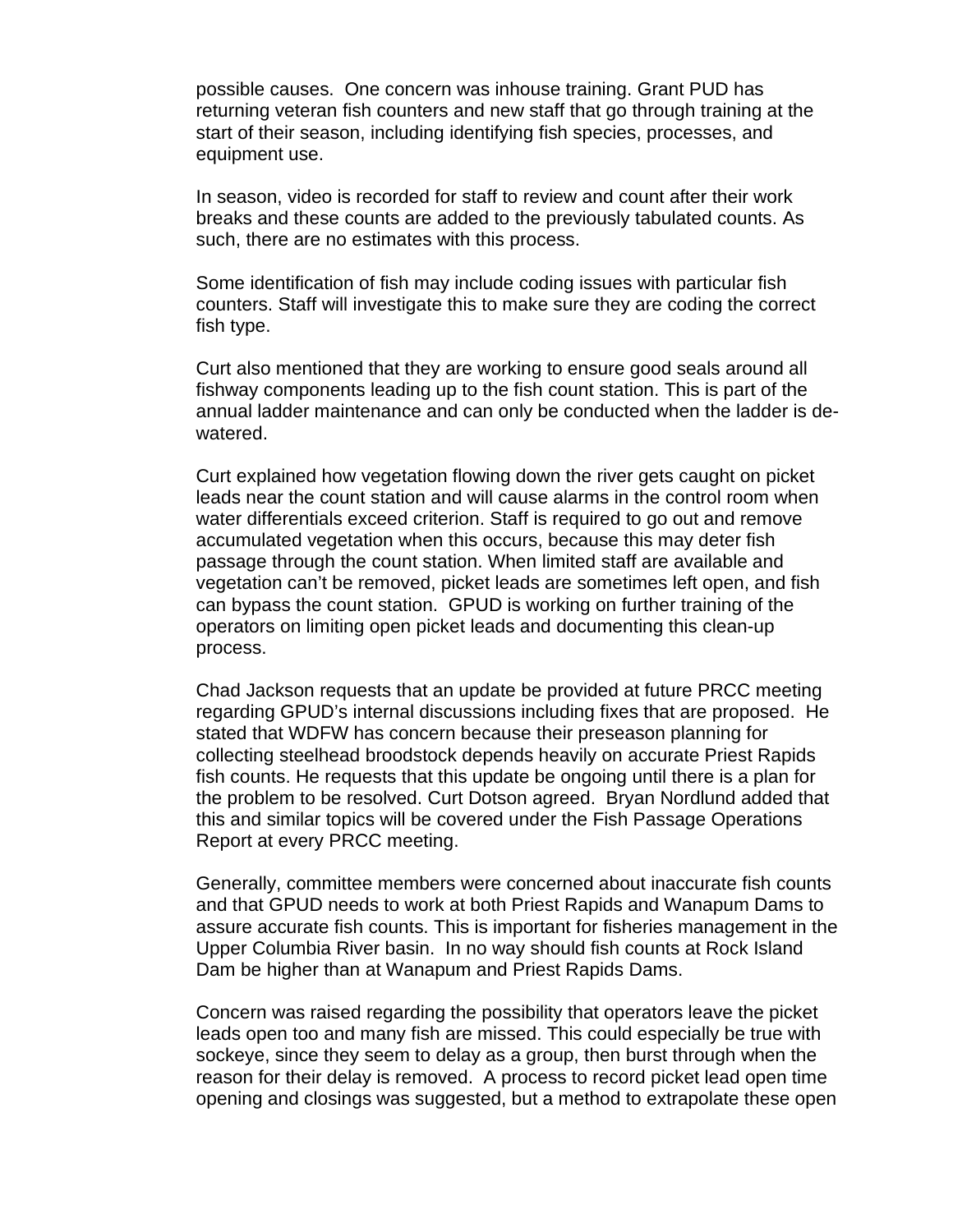times to adjust fish counts is lacking. GPUD providing additional staff was also suggested, particularly when vegetation mats break free and start moving down the river.

Keely Murdoch asked if other fish count stations at dams on the Columbia and Snake River had vegetation accumulation affect their fish count process. Nordlund replied that there were problems at any location where debris laden water flows through picket leads. An automated trash collection and removal system can be an answer, but this depends on whether a project has an area of sufficient size to install this device. Priest Rapids does have a fairly long and accessible forebay control section in the ladder.

It was asked if COVID affected the number of staff on site to maintain the fish ladders. Curt Dotson shared there was some COVID restrictions at Priest Rapids and Wanapum dam and he's not sure if that would have caused issues with fish counts.

#### *Fishway Inspections*

Tom Skiles performs monthly ladder inspections at the GPUD dams for the fisheries agencies and tribes. He has reported that this year's inspections are now complete. T. Skiles shared he has compiled all the data; the differentials of the fish ladder entrance and the tail waters usually seem to comply, and he updated the committee members on his inspections and questions he has for GPUD. Tom asked about the inoperable sluiceway he observed and the Federal water passage requirement (in KCFS) and if it's year-round. Curt Dotson shared there no Federal requirement of sluiceway flows beyond those included in the SSSA which is part of the FERC license. After juvenile spill season, the sluiceway is used for adult fall back as a bypass. Tom mentioned that he will look further into hourly spills between August and October.

#### *Fish Spill*

Curt Dotson updated the committee on fish spill data; Adult fish spill season ended on November 15th at both Priest Rapids and Wanapum Dams.

**VII. Continued discussion of using Zoom recording to help with note taking.** B. Nordlund noted that all the committee members except for Keely Murdoch have agreed to recording the PRCC meetings for help with producing accurate meeting minutes and asked her if she had a chance to discuss the matter with other committee members in the Yakama Nation. Keely said she didn't investigate it further yet. She wants to assure that her stance on recordings is consistent with other YN committee members. Nordlund reminded that he would delete/destroy the recording as soon as the minutes are approved and finalized.

Action: E. Harris will investigate any GPUD requirement for the retention of recordings used short term for helping with accurate note taking.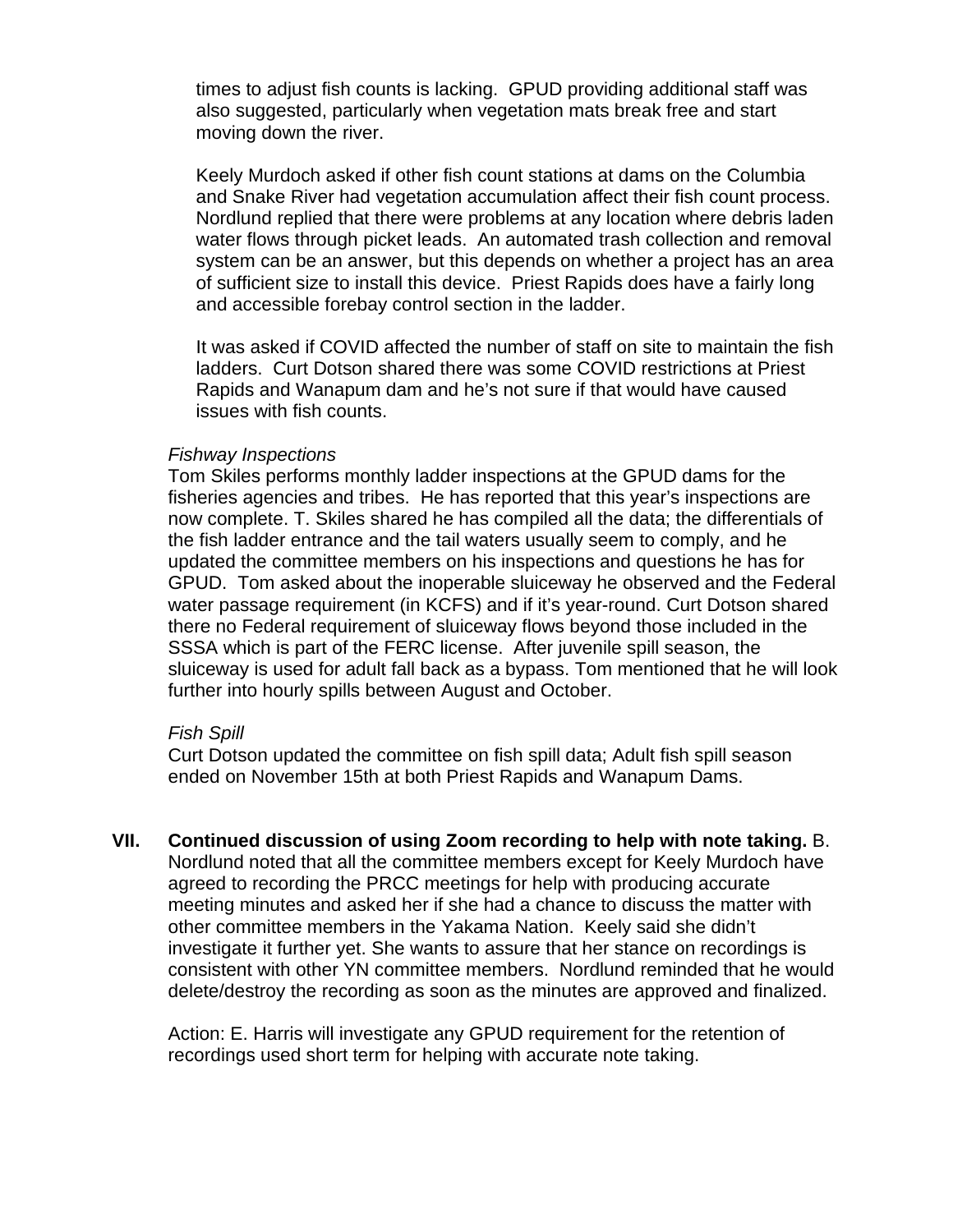- **VIII. Missing SOA's –**Two SOA's have been located by three committee members for 2018-2019. Keely Murdoch stated that she has two final SOA's that she will forward to Erin Harris. Curt Dotson has SOA 2018-01 and SOA 2019-01, and that he spoke with Denny Rohr who also confirmed the same two SOA's in his records. It was assumed that these two SOA's were the only two produced. Erin will check meeting minutes and try to verify whether this assumption is accurate.
- **IX. Other –** No other items were discussed.

# **UPDATES**

# **X. Review of Outstanding NNI Funded Projects** –

A. *Lower Wenatchee Instream Flow Enhancement Project Phase II* –

Bryan Nordlund called Aaron Penvose (Trout Unlimited) on 11-8-21. A message was left requesting a discussion and an update to the PRCC at a future meeting. No response.

Per some earlier research he did on this project on correspondence from Trout Unlimited, Bryan learned the project is on hold due to permitting requirements for the second phase of project.

- B. *Avian Predation on ESA-listed Juvenile Salmonids on the Mid-Columbia River, 2021* – Curt Dotson shared RTR is working on the report. PIT tag recovery is complete and has been entered into the database to estimate the percentage of steelhead predation.
- C. *Barkley Irrigation Co Permanent Point of Diversion, Completing Implementation of the Permanent Solution* **–** ACTION: C. Dotson will reach out to D. Duvall to see if the agreement has been completed.
- D. *Northern Pike Removal (2022-2024) – Further information will be provided once agreement has been created.* C. Dotson updated the committee that a change order will be created on the Northern Pike Removal contract, updating the old contract.

# **XIV. Committee Reports–**

No PRFF or PRFC meetings were conducted in September. The next meeting of the Habitat sub-committee is scheduled for November 18. A Fall Chinook Work Group meeting was held October 5. Bryan Nordlund provided all the committee reports out via email on November 12.

# **XV. Next Meetings**

The next PRCC meetings are scheduled for December 14, 2021, and January 25, 2022.